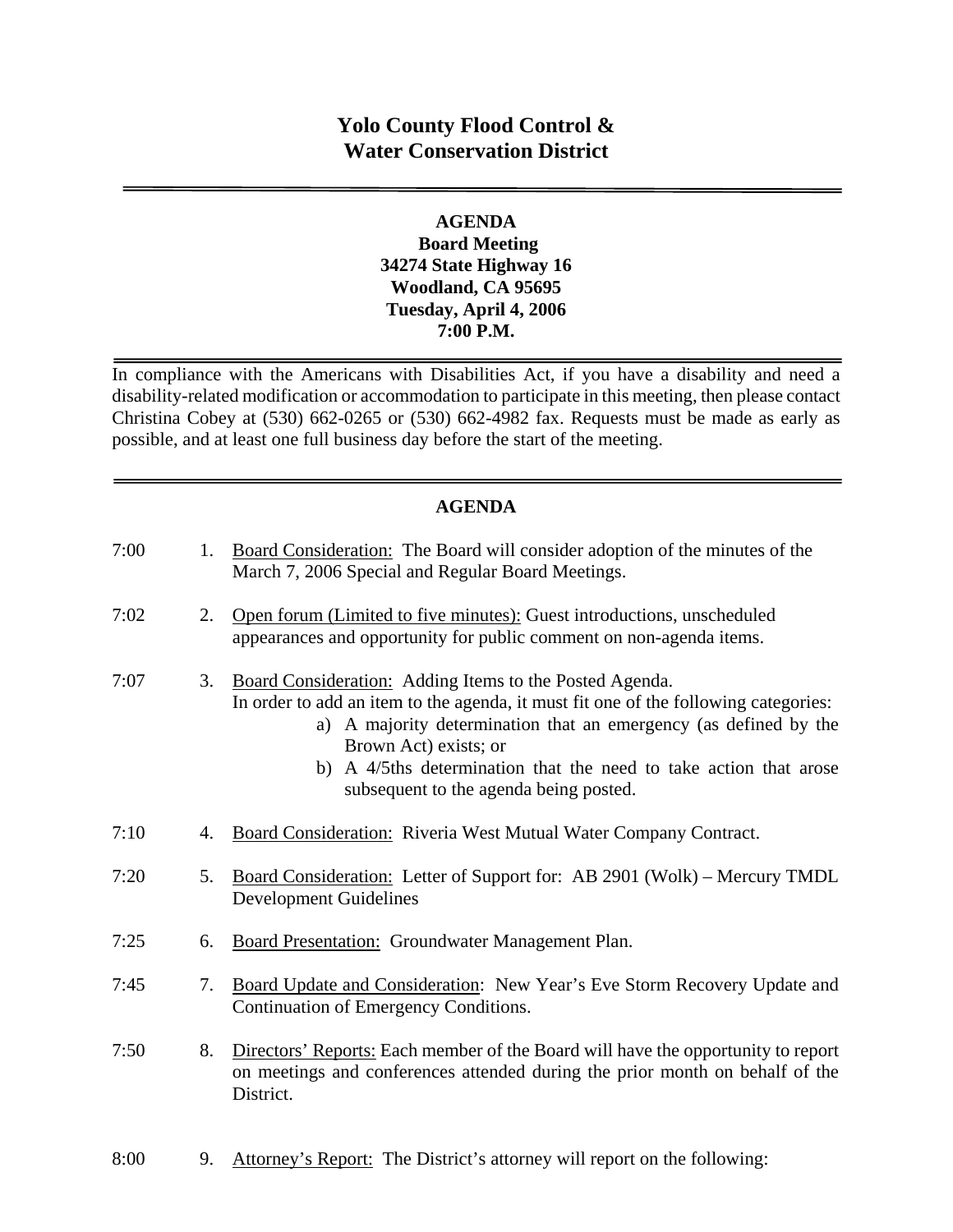- a) Current legal and legislative activities.
- 8:05 10. General Manager's Report: The Board will receive a report from the General Manager or designated representatives regarding current general activities and projects of the District.
	- a) General Activities
	- b) Indian Valley Reservoir Activities
	- c) Website Update
	- d) Integrated Regional Water Management Plan Update
	- e) Operations, Maintenance and Water Conditions
- 8:35 11. General Discussion: Opportunity for Board members to ask questions for clarification, provide information to staff, request staff to report back on a matter, or direct staff to place a matter on a subsequent agenda.
- 8:39 12. Board Consideration: The Board will consider the approval and the payments of bills.
- 8:40 13. Adjourn

The public may address the Board concerning an agenda item either before or during the Board's consideration of that agenda item. Public comment on items within the Board's jurisdiction is welcome, subject to reasonable time limits for each speaker. Upon request, agenda items may be moved up to accommodate those in attendance wishing to address that item. Times listed for consideration of agenda items are approximate only. The Board may consider any agenda item at any time during the Board meeting.

I declare that the foregoing agenda was posted at the office of the Yolo County Flood Control and Water Conservation District, 34274 State Highway 16, Woodland, CA on March 31, 2006.

By: \_\_\_\_\_\_\_\_\_\_\_\_\_\_\_\_\_\_\_\_\_\_\_\_\_\_\_\_\_\_\_\_\_\_\_\_\_

Christina Cobey, Administrative Assistant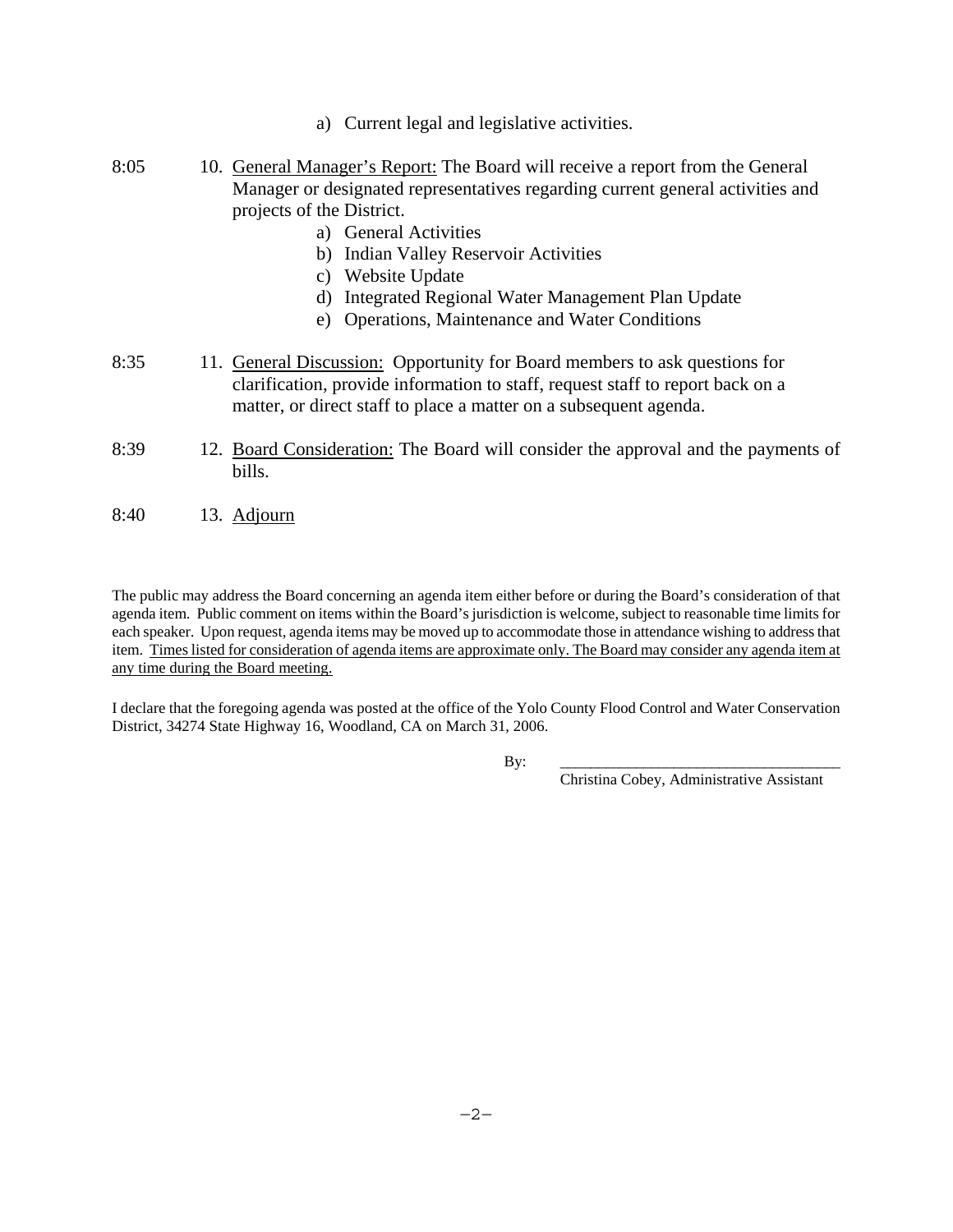#### REGULAR BOARD MEETING MINUTES April 4, 2006

The regular monthly meeting of the Board of Directors of the Yolo County Flood Control and Water Conservation District was held at 7:00 p.m. on April 4, 2006 at its regular place of business, 34274 State Highway 16, Woodland, California. Chair Rominger convened the meeting with Directors Brice, Scheuring, Tadlock and Vink present. Also in attendance were:

District Staff and Consultants Tim O'Halloran, General Manager Christy Barton, Assistant General Manager Mike Horgan, Engineer Max Stevenson, Water Resources Associate Jen Reed, Project Manager Paul Bartkiewicz, Legal Counsel

#### **Members of the Public**

Dave Pratt Bob Schneider, RWQCB

**MINUTES M/S/C** approved the minutes of the March 7, 2006 Regular Board meeting as mailed.

#### **OPEN FORUM**

No comments were made.

#### **RIVIERA WEST MUTUAL WATER COMPANY CONTRACT**

Mrs. Barton advised that the District has recently learned that the Riviera West Mutual Water Company, in the Soda Bay Area adjacent to Clear Lake, has been drawing water from the lake since approximately 1970 without a contract with the District. She also stated that: company water usage records were poor; about 240 homes are currently being served; the company believes it used 38 acre feet of water last year; the company area contains a total of 500 lots; and a grant from the Department of Health Services to fund water system improvements was dependent upon execution of a water supply contract with the District.

Mr. Bartkiewicz stated that staff was requesting the Board approve a contract with the company and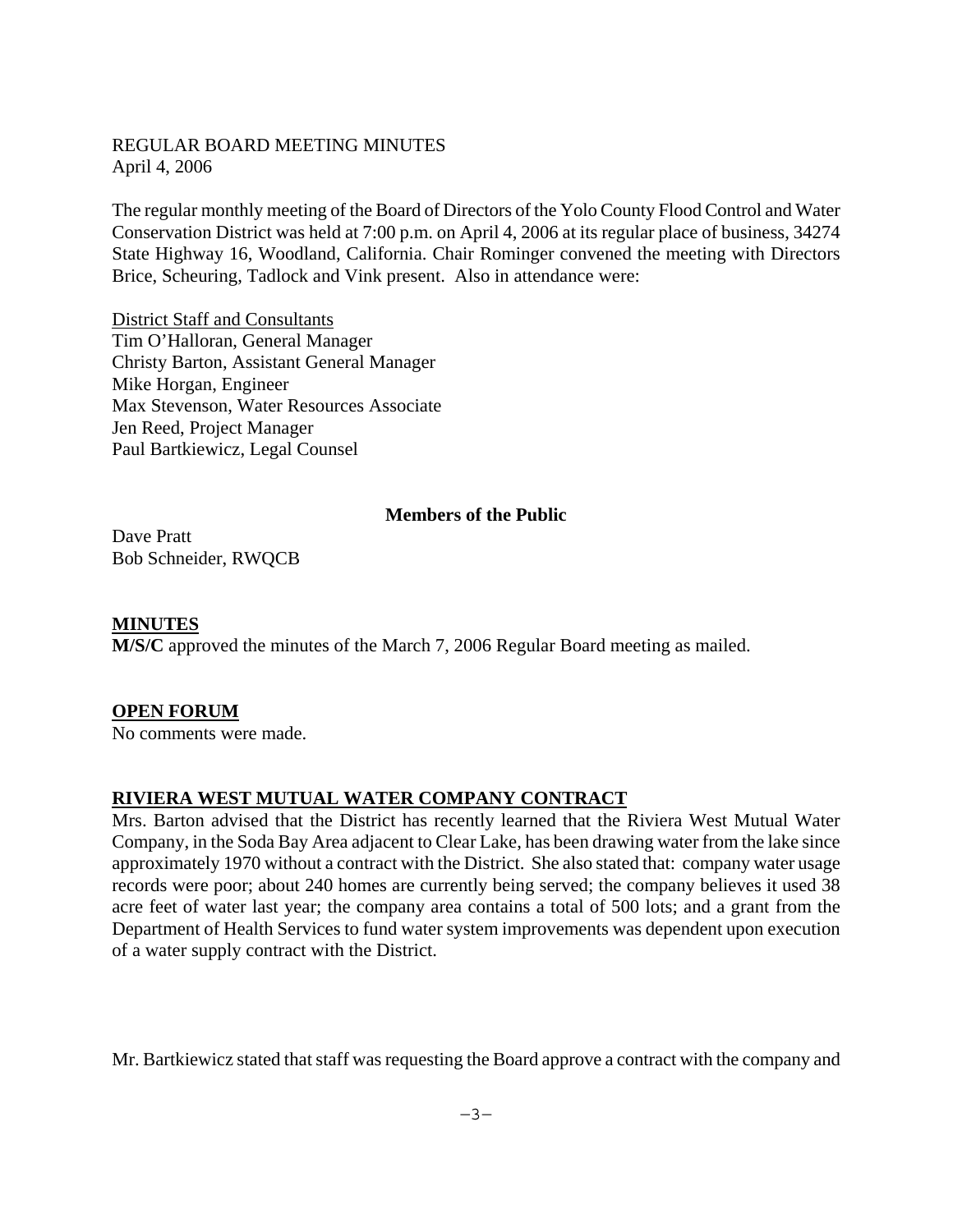waive past charges.

Board and staff discussion followed. The issue of waiving past charges was deferred until the next discussion takes place with Lake County representatives.

Director Rominger requested that staff look at whether other Clear Lake water users lacked contracts with the District.

**M/S/C** approval to enter into a water use contract with Riviera West Mutual Water Company.

## **AB 2901 (WOLK) – MERCURY TMDL DEVELOPMENT GUIDELINES**

Mr. O'Halloran provided an overview of Assembly Bill 2901. The bill would establish a mercury monitoring and remediation fund and provide guidelines to the State Water Resources Control Board regarding development and implementation of Mercury Total Maximum Daily Loads (TMDL) for numerous California waterways. He advised that the District would benefit from this legislation that is being sponsored by Yolo County as some District activities are, or might be, affected by proposed Mercury TMDLs. He stated that the draft bill has been reviewed by legal counsel and that comments would be sent to NCWA and Yolo County for their consideration and inclusion in the comment and review processes, as well as a letter to Assemblymember Wolk expressing general support of the bill.

Mr. Schneider stated that the Regional Water Quality Control Board has concerns with language in the bill that would impact various policies and ongoing efforts. He stated that problematic language will likely be changed and he recommended the Board consider providing general support of the bill. The Board discussed the letter of support and its timing.

**M/S/C** approval to send the letter of support as proposed and with additional comments regarding needed language revisions.

#### **NEW YEAR'S EVE STORM RECOVERY UPDATE AND CONTINUATION OF EMERGENCY CONDITIONS**

Mr. O'Halloran reported that the extended wet weather has precluded completion of distribution system repair work and that a continuation of emergency declaration was needed.

Mr. O'Halloran reported that:

- Recent storms had caused additional erosion problems.
- The Moore Siphon repairs and the Gibson check replacement were the critical items to complete.
- Irrigation season system capacity limitations may become an issue due to the delay in the normal crop planting schedule.
- Staff overtime work hours may be required once weather allows work to progress and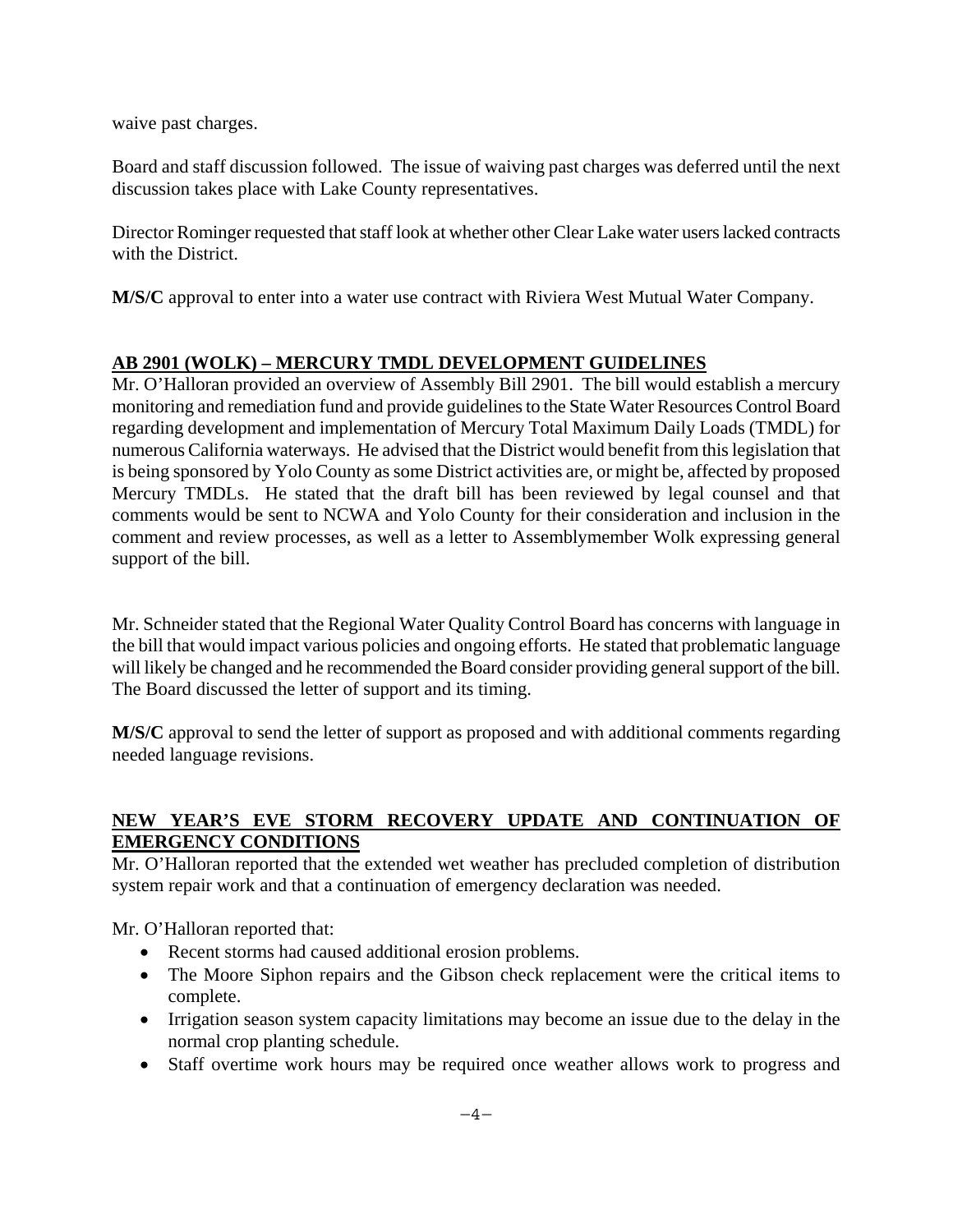additional contractor work may be needed.

**M/S/C** approval to continue the emergency conditions declaration to the next Board meeting.

## **GROUNDWATER MANAGEMENT PLAN**

Mr. Stevenson provided an update on the District's Groundwater Management Plan (GWMP) which is scheduled for completion in May 2006. He stated that there are five basic elements to the plan and include:

- Definition of plan area which is essentially the area within the District's boundaries.
- A monitoring program for water quality and quantity and for ground surface subsidence.
- Written protocols which are provided in the District's existing Groundwater Monitoring Program Report (July 2004).
- Regional agency cooperation which currently includes the Cities of Woodland and Davis, UC Davis, DWR, USGS, Yolo County, WRA, Rumsey Band of Wintun Indians and the Ag industry.
- Basin management objectives (BMO's) for water quality, water quantity and ground subsidence.

He also stated that the next steps are to issue a Draft GWMP by mid April, hold a public hearing on May 2, 2006 and adopt the plan in June 2006.

Board and staff discussion followed on the public meeting, scheduling, a desired Farm Bureau presentation, mapping of well level and water quality data and timely notifications of anticipated problems derived from data assessments.

Mr. Bartkiewicz advised that preparation of the GWMP, although not a State requirement, was a condition of receipt of the State funding.

**M/S/C** approval to schedule a public hearing on the GWMP during the Board's regular meeting on May 2, 2006.

#### **DIRECTORS' REPORTS**

Director Vink reported that the water bond measures discussed at the recent NCWA board meeting would not be included in the June 2006 ballot, but could possibly be included in the November 2006 ballot. He also advised that emergency funding, in lieu of the June ballot measure, had passed in the State Senate but not yet in the Assembly.

#### **ATTORNEY'S REPORT**

Attorney Bartkiewicz reported that the special water fees cited in recent ACWA Alerts were not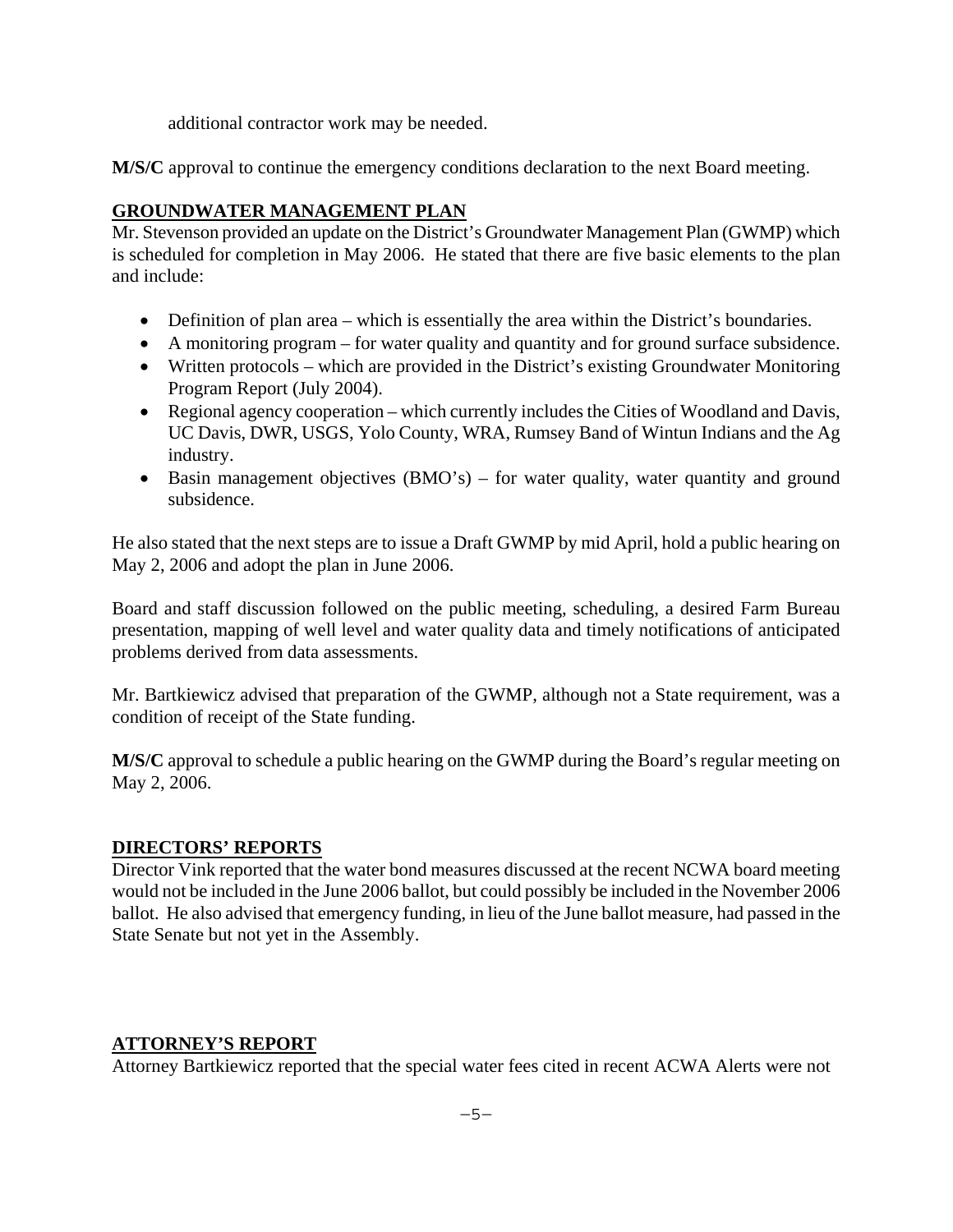applicable to the District.

# **GENERAL MANAGER'S REPORT**

General Activities: Mr. O'Halloran reported that he is working with the City of Woodland and County on a 2 year staff position at the District to address ongoing floodplain and Cache Creek flooding issues. Funding and agencies' support are critical as is completion of some projects within the two year period. He will bring a proposal to the Board next month.

Indian Valley Reservoir Activities: Ms. Reed reported the following:

- The campground restroom facilities are being reconstructed and the septic system replacement is underway.
- A new water line and a new electrical service line to the bathrooms have been installed.
- Bobby Watson returned to work as Damtender on April 1, 2006.
- The vehicles and trailers stored at the campground have been inventoried and a process to have them removed is underway.
- Short term goals have been set for Indian Valley Reservoir and include; the bathroom refurbishing, improving waste/trash removed and developing operational policies.

The Board and staff discussed matters related to future site operations.

Website Update: Ms. Reed provided materials showing the layout of the new District website which should be ready in about 2 weeks. The site will be updateable and plans are for a more powerful interface with customers and the public.

Integrated Regional Water Management Plan Update: Mr. O'Halloran reported that the WRA approved participating in a \$36,000 contract for the public relations aspect of the Woodland/Cache Creek flood management component of the IRWMP. Four agencies (YCFCWCD, WRA, Yolo County, City of Woodland) will fund the work which will seek to identify issues of concern.

He also reported:

- The IRWMP is on schedule.
- Approximately 90 project program actions have been identified and released.
- Prioritization criteria have been drafted.
- The Technical Committee is meeting every 2 weeks.
- January 2007 is the deadline for completion of the IRWMP.

Operations, Maintenance and Water Conditions: Mr. O'Halloran provided an overview of current lake elevations, releases and storage volumes.

# **GENERAL DISCUSSION**

 The Board and staff discussed various aspects of the Cache Creek hydroelectric facility, the District's spring public tour, coordination with the Yolo-Zamora Water District for irrigation this